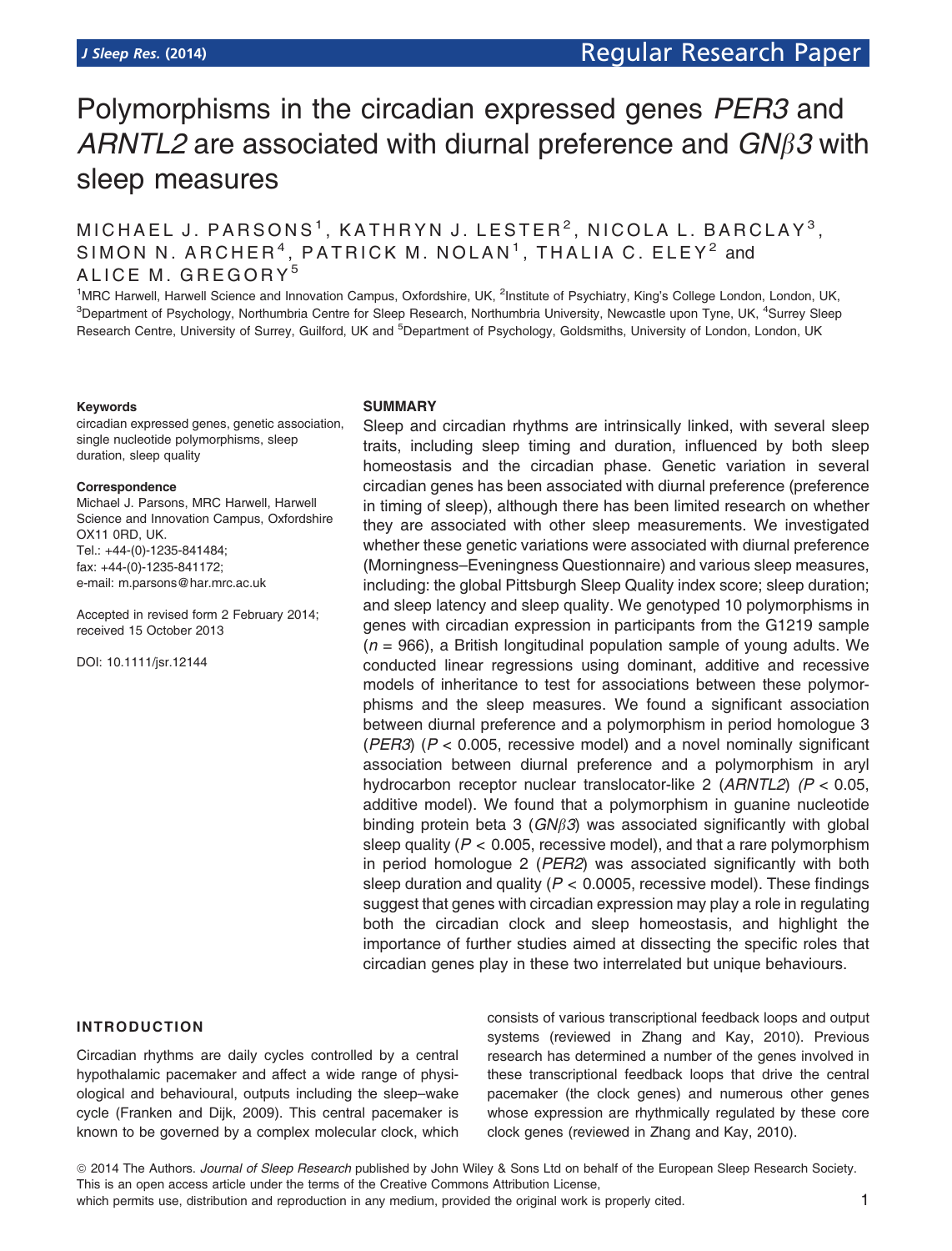# 2 M. J. Parsons et al.

Diurnal preference, an individual's preference of timing of the sleep–wake cycle, is influenced by both the circadian clock and by sleep homeostatis (Kerkhof, 1991; Mongrain et al., 2004, 2006; Schmidt et al., 2009; Taillard et al., 2003). Diurnal preference and certain sleep measures, including sleep quality and duration, vary across individuals. Twin studies suggest that genetic influences partially underlie the variation seen for diurnal preference, sleep quality and sleep duration (Barclay et al., 2010a.b: Partinen et al., 1983). Previously, genetic variation in several clock genes [circadian locomotor output cycles kaput (CLOCK), period homologue (PER)1, PER2, PER3 has been shown to be associated with diurnal preference in the general population (Archer et al., 2010; Carpen et al., 2006; Katzenberg et al., 1998; Lee et al., 2007, 2011). Genetic variation in guanine nucleotide binding protein beta 3 ( $GN\beta3$ ), which has circadian expression in the mouse pituitary (Hughes et al., 2009), has also been associated with diurnal preference (Johansson et al., 2004). Similarly, other studies have suggested that variation in other circadian genes, aryl hydrocarbon receptor nuclear translocator-like 2 (ARNTL2) and D site of albumin promoter (albumin D-box) binding protein (DBP), may affect specific circadian outputs, such as daily changes in mood (Shi et al., 2008).

Sleep and circadian rhythms are intrinsically linked, with a number of sleep traits, including sleep timing and duration, influenced by both sleep homeostasis and the circadian phase (Borbely, 1982). Given the influences of the circadian clock on sleep behaviours, we hypothesized that the same single nucleotide polymorphisms (SNPs) that had been associated with diurnal preference could also be associated with additional subjective sleep measures. We thus attempted to both replicate the associations of these SNPs in genes with circadian expressionwith diurnal preference and to further investigate whether they were associated with specific subjective sleep measures in the G1219 sample. We limited our investigations to those SNPs that were associated previously with diurnal preference and circadian outputs, e.g. worse evening mood (summarized in Table 1), including a rare, unpublished F-box and leucine-rich repeat protein 3 (FBXL3) SNP that was found previously to be associated with extreme values of diurnal preference (S. N. Archer, unpublished data).

# MATERIALS AND METHODS

#### **Participants**

The participants in this study come from the G1219 and G1219 Twins longitudinal studies (McAdams et al., 2013). The G1219 sample comprises the adolescent offspring of adults from a large-scale population-based study (Eley et al., 2004), while the G1219 Twins sample comprises randomly selected twin sets born between 1985 and 1988 (McAdams et al., 2013). Informed consent was obtained from parents/ guardians of all adolescents aged <16 years, and from the adolescents themselves when ≥16 years old. Ethical approval for different stages of this study has been provided by the Research Ethics Committees of the Institute of Psychiatry, South London and Maudsley NHS Trust, and Goldsmiths, University of London.

| <b>Table 1</b> Summary of Investigated single nucleotide polymorphisms (SNPs) |               |        |                     |            |          |                  |                                |                                                      |
|-------------------------------------------------------------------------------|---------------|--------|---------------------|------------|----------|------------------|--------------------------------|------------------------------------------------------|
|                                                                               |               |        | Genotypic frequency |            |          |                  |                                |                                                      |
| Gene                                                                          | <b>SNP ID</b> | Allele | M/M                 | M/m        | m/m      | Gene region      | Related phenotype              | Citation                                             |
| ARNTL <sub>2</sub>                                                            | rs922270      | T/C    | 690 (72.9)          | 240 (25.3) | 17(1.8)  | Intronic region  | Worse evening<br>mood          | Shi et al. (2008)                                    |
| <b>CLOCK</b>                                                                  | rs2070062     | T/C    | 530 (56.1)          | 341 (36.1) | 73 (7.7) | 3' UTR region    | Diurnal preference             | Pedrazzoli et al. (2007)                             |
| <b>DBP</b>                                                                    | rs3848543     | C/T    | 673 (73.3)          | 231 (25.2) | 14(1.5)  | Intronic region  | Worse evening<br>mood          | Shi et al. (2008)                                    |
| FBXL3                                                                         | 825679097     | G/T    | 939 (99.8)          | 2(0.2)     | 0(0)     | Coding (Gly/Val) | Diurnal preference             | S. N. Archer (unpublished<br>data)                   |
| $GN\beta3$                                                                    | rs5443        | C/T    | 466 (49.4)          | 387 (41)   | 91(9.6)  | Affects splicing | Diurnal preference             | Johansson et al. (2004)                              |
| PER <sub>1</sub>                                                              | rs2735611     | T/C    | 688 (73.7)          | 224 (24)   | 22(2.4)  | Coding (silent)  | Diurnal preference             | Carpen et al. (2006)                                 |
| PER <sub>2</sub>                                                              | rs934945      | G/A    | 604 (64.2)          | 295 (31.4) | 42 (4.5) | Coding (Gly/Glu) | Diurnal preference             | Lee et al. (2007) and<br>Carpen et al. (2006)        |
| PER <sub>2</sub>                                                              | rs2304672     | C/G    | 796 (84.4)          | 144 (15.3) | 3(0.3)   | Promoter region  | Diurnal preference             | Carpen et al. (2006) and<br>Lee <i>et al.</i> (2011) |
| PER <sub>3</sub>                                                              | rs2797687     | G/T    | 611 (67.1)          | 266 (29.2) | 33(3.6)  | Promoter region  | <b>DSPD</b>                    | Archer et al. (2010)                                 |
| PER <sub>3</sub>                                                              | rs10462020    | G/T    | 606 (64.3)          | 274 (29.1) | 63 (6.7) | Coding (Val/Gly) | Diurnal preference<br>and DSPD | Johansson et al. (2003);<br>Ebisawa et al. (2001)    |

ARNTL2, aryl hydrocarbon receptor nuclear translocator-like 2; CLOCK, circadian locomotor output cycles kaput; DBP, D site of albumin promoter (albumin D-box) binding protein; PER, period homologue (PER1, PER2, PER3); FBXL3, F-box and leucine-rich repeat protein 3; GNB3, guanine nucleotide binding protein beta 3; DSPD, delayed sleep phase disorder.

The genotypic frequencies for the 10 SNPs that varied in the G1219 sample are listed in this table. The allele lists the major allele first (M) and minor allele second (m). The genotypic frequencies relate to the major and minor alleles. Additional information is listed for each SNP, including its position relative to the gene and the related phenotype.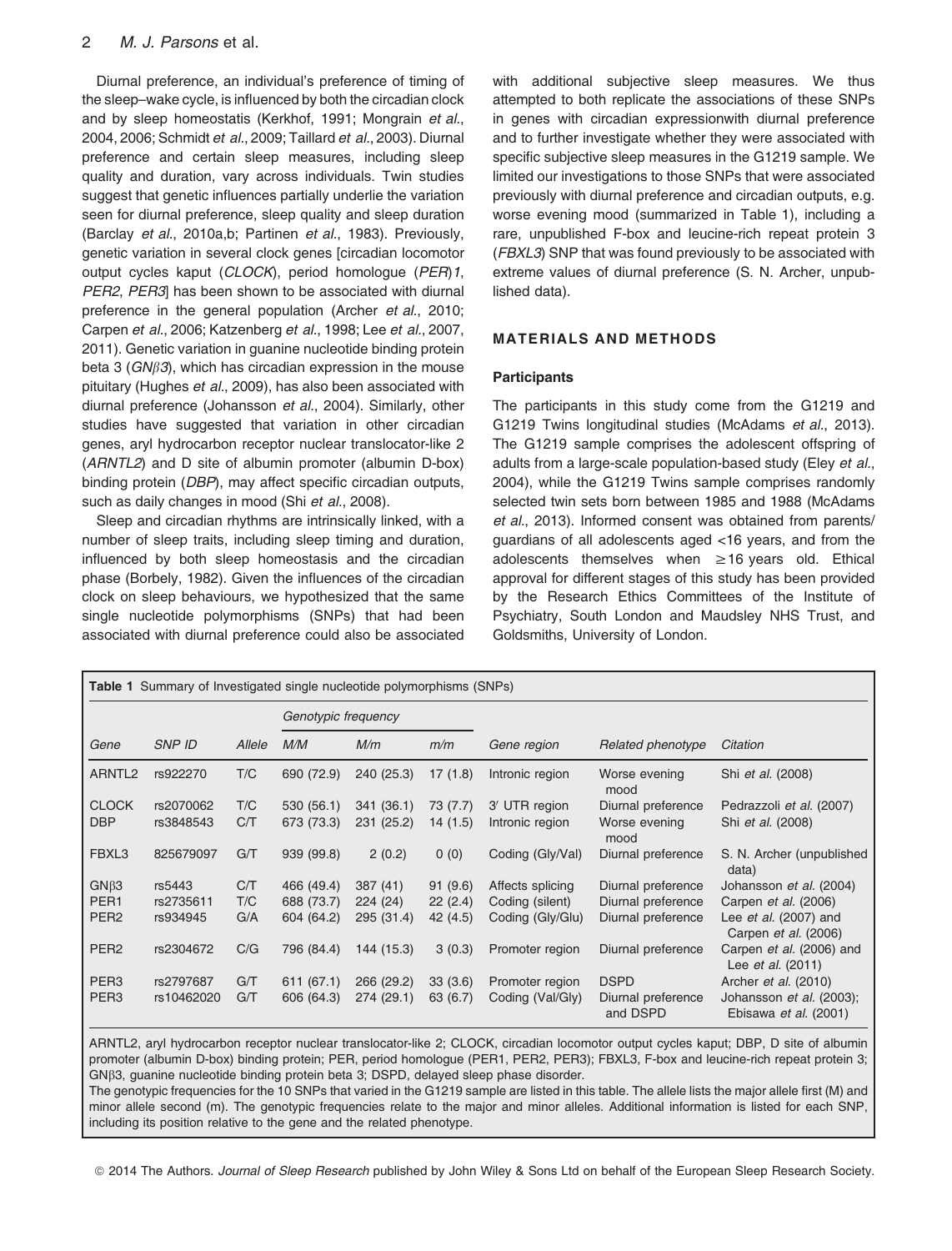This study focuses exclusively on wave 4, comprising 1556 individuals (collected in 2007) as, at the time of analyses, subjective sleep data were available at this wave only. Individuals were selected for inclusion if sleep measures were available and DNA had been collected. The total sample was 1130 (73% of those participating at wave 4). For monozygotic (MZ) twin pairs, data from only one individual, selected at random, was included in the analyses. The analyses are based on sleep data and DNA from 952 wave four participants [mean age = 20.3 years, standard deviation (SD) = 1.77, age range 18–27 years; 61.0% female] consisting of 562 dizygotic (DZ) individuals, 180 MZ individuals and 210 individuals from sibling pairs.

#### Measures

#### Diurnal preference

The Morningness–Eveningness Questionnaire (MEQ, Horne and Oostburg, 1976) measured diurnal preference. The MEQ is a 19-item self-report questionnaire which assesses individual preference for the timing of a number of diurnal activities, sleeping habits, hours of peak performance and times of 'feeling best' and maximum alertness. Individual items are rated on a 4- or 5-point scale and the total score ranges from 16 to 86. Higher scores indicate a greater 'morningness' preference. For further details of the validity of the MEQ in the G1219 sample, see elsewhere (Barclay et al., 2010a). The MEQ score had a mean of 48.6  $(SD = 8.2)$ .

#### Sleep quality

Sleep quality was assessed using the Pittsburgh Sleep Quality Index (PSQI; Buysse et al., 1989), which is a widely used questionnaire measure containing 18 items assessing sleep over the previous month. Global scores range from 0 to 21, with higher scores indicating poorer sleep quality. For further details of the validity of the MEQ in the G1219 sample, see elsewhere (Barclay et al., 2011). The global PSQI mean score was  $5.9$  (SD = 3.1).

In addition to the global score, three measures of sleep (sleep duration, sleep latency and sleep quality) were assessed using the PSQI. Sleep duration was measured using question 4 of this questionnaire: 'During the past month, how many hours of actual sleep did you get at night?'. Sleep duration ranged from 2 to 12 h with a mean of 7.5 h (SD = 1.2). Sleep latency was measured using question 2 of this questionnaire: 'During the past month, how long (in min) has it usually taken you to fall asleep each night?'. Sleep latency ranged from 0 to 240 min and had a mean of 27.8 (SD = 23.3). Sleep quality was measured using question 6 of this questionnaire: 'During the past month, how would you rate your sleep quality overall?', and was scored: very  $qood = 0$ ; fairly  $qood = 1$ ; fairly bad = 2; and very bad = 3. Sleep quality had a mean score of  $1.13$  (SD = 0.71).

#### DNA extraction and genotyping

Cheek swab kits were posted to participants in order to collect DNA, primarily during wave 4. The DNA extractions are described elsewhere (Barclay et al., 2011). Ten single nucleotide polymorphisms (SNPs) were genotyped from a number of genes with circadian expression (see Table 1). The FBXL3\_1362G/T SNP that was found previously to be associated with extreme values of diurnal preference (S. N. Archer, unpublished data) was submitted to dbSNP and has the SNP submission number: 825679097. All the genotyping assays were performed by KBioscience (http://www.lgcgenomics. com/) using KASPar chemistry (for more details see: http:// www.lgcgenomics.com/genotyping/kasp-genotyping-reagents/ kasp-overview/). Blind duplicates and Hardy–Weinberg equilibrium (HWE) tests were used as quality control tests. Linkage disequilibrium and HWE were calculated using the Haploview program (Barrett et al., 2005). The PER3 SNP rs10462020 failed to reach HWE in the total sample  $(\chi^2 = 16.1,$  $P = 0.0001$ , but was in HWE in the male subset ( $P < 0.05$ ). All other SNPs were in HWE ( $P < 0.05$ ).

#### Statistical analyses

All analyses were performed in STATA (StataCorp., 2002). Linear regressions were conducted to model the main effect of the SNPs on diurnal preference, global PSQI sleep quality, sleep duration, sleep latency and sleep quality. Age and sex were first entered into the regression models, followed by main effects of genotype. We investigated the three nonindependent models of inheritance: additive, dominant and recessive (Lewis and Knight, 2012). To investigate the combined effects of SNPs on specific sleep measures, we also conducted regression analyses for each sleep phenotype adding all 10 of the SNPs we investigated into the model simultaneously. So that we could determine additionally if the significant individual associations were independent of each other, we varied the model of inheritance included in the combined analysis for each measure investigated. For each measure we included the model of inheritance that was most significant for each SNP from the individual analysis; for those SNPs with no significant model of inheritance for that measure we used the additive model of inheritance. As our sample included related individuals, all analyses were corrected conservatively for the non-independence of the twin/sibling observations using the 'robust' cluster command in STATA, as is standard in analyses of this type (see Rogers, 1993). This analysis should correct for any failures to reach the assumptions that are required for using linear models, such as linearity, independence, normality and homoscedasticity. If these assumptions are met, then a standard linear regression model should account for differences in group size across the genotype groups. We applied a Bonferroni correction to control for multiple testing independently for each of the sleep measures. We adjusted the P-value by using the total number of SNPs investigated for each trait,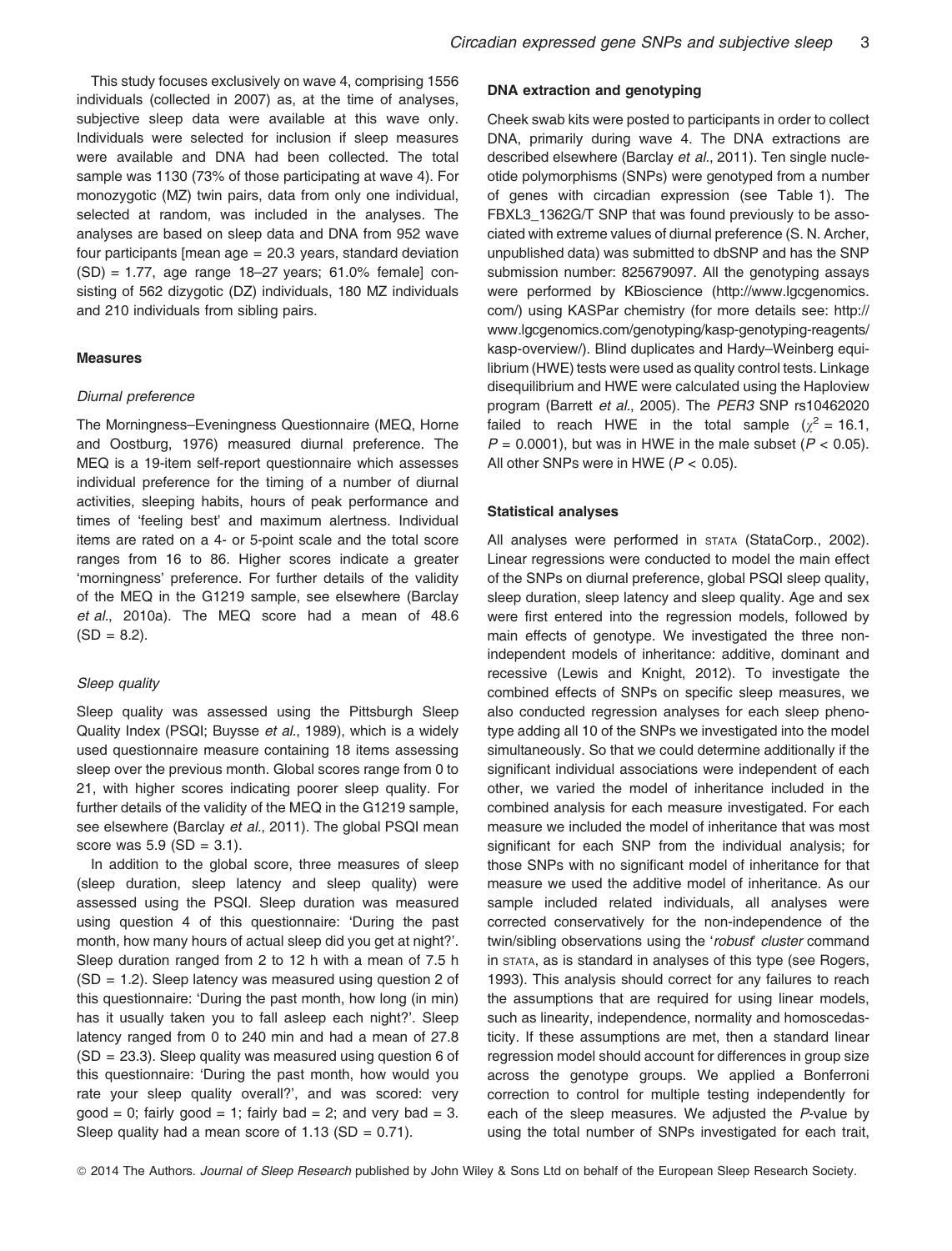# 4 M. J. Parsons et al.

thus the corrected P-values for diurnal preference, global PSQI sleep quality, sleep duration, sleep latency and sleep quality are: corrected  $P = 0.05/10 = 0.005$ . We did not apply corrections for multiple testing for the number of inheritance models that we ran, as these tests were not independent of each other, and instead tested related hypotheses. Similarly, we did not apply further multiple testing corrections across all the phenotypes investigated, as a number of sleep measures are at least partially correlated and thus are not fully independent tests. If we were to correct stringently for all sleep measures investigated, then we would require a Bonferroni-adjusted P-value of 0.001. None of the analyses reported here would survive this correction, but this would be a very conservative correction given that the sleep measures are not completely independent of each other.

# RESULTS

The genotype counts and percentages for the 10 SNPs investigated are summarized in Table 1. Table 2 summarizes the means and standard deviations for each measure by genotype.

| Table 2 Means and standard deviations for all sleep measures by genotype |            |           |                    |             |                |               |               |  |
|--------------------------------------------------------------------------|------------|-----------|--------------------|-------------|----------------|---------------|---------------|--|
| Gene                                                                     | SNP ID     | Allele    | Diurnal preference | Global PSQI | Sleep duration | Sleep latency | Sleep quality |  |
| ARNTL <sub>2</sub>                                                       | rs922270   | <b>TT</b> | 48.4 (8.2)         | 5.9(3.2)    | 7.5(1.2)       | 28.7 (23.2)   | 1.2(0.7)      |  |
|                                                                          |            | <b>TC</b> | 48.8 (8.2)         | 5.6(2.9)    | 7.5(1.1)       | 26.1 (24.3)   | 1(0.7)        |  |
|                                                                          |            | CC        | 52.6(6.6)          | 6(2.6)      | 7.6(0.9)       | 20.7 (13.3)   | 1.1(0.6)      |  |
|                                                                          |            | Total $n$ | 945                | 927         | 932            | 934           | 941           |  |
| <b>CLOCK</b>                                                             | rs2070062  | <b>TT</b> | 48.6 (8.2)         | 5.8(3.2)    | 7.5(1.2)       | 28.3 (24.6)   | 1.1(0.7)      |  |
|                                                                          |            | <b>TG</b> | 48.7(8.1)          | 5.9(2.9)    | 7.4(1.2)       | 26.9 (21.2)   | 1.1(0.7)      |  |
|                                                                          |            | GG        | 47.7(9.1)          | 5.8(3.1)    | 7.4(1.2)       | 25.7 (16.3)   | 1.2(0.7)      |  |
|                                                                          |            | Total n   | 942                | 924         | 929            | 931           | 938           |  |
| <b>DBP</b>                                                               | rs3848543  | CC        | 48.7 (8.3)         | 5.9(3.1)    | 7.4(1.2)       | 28.8 (24.9)   | 1.1(0.7)      |  |
|                                                                          |            | <b>CT</b> | 48.4 (7.8)         | 5.5(3.2)    | 7.6(1.2)       | 24.9 (18.2)   | 1.1(0.7)      |  |
|                                                                          |            | <b>TT</b> | 46.2(9.4)          | 6.3(4)      | 6.9(1.3)       | 28.9 (25.7)   | 1.2(0.8)      |  |
|                                                                          |            | Total $n$ | 916                | 899         | 903            | 905           | 913           |  |
| FBXL3                                                                    | 825679097  | GG        | 48.5 (8.2)         | 5.9(3.1)    | 7.5(1.2)       | 27.8 (23.5)   | 1.1(0.7)      |  |
|                                                                          |            | GT        | 52(11.3)           | 5(1.4)      | 8.3(1.1)       | 22.5(10.6)    | 1(0.0)        |  |
|                                                                          |            | Total $n$ | 938                | 920         | 925            | 927           | 934           |  |
| $GN\beta3$                                                               | rs5443     | CC        | 48.3 (8.2)         | 5.9(3)      | 7.5(1.2)       | 27.3 (20.3)   | 1.2(0.7)      |  |
|                                                                          |            | <b>CT</b> | 48.6(8.5)          | 6(3.3)      | 7.4(1.3)       | 28.6(27)      | 1.1(0.8)      |  |
|                                                                          |            | <b>TT</b> | 49.5 (7.4)         | 5.1(2.8)    | 7.7(1)         | 26.8 (21.5)   | 1(0.7)        |  |
|                                                                          |            | Total n   | 942                | 924         | 929            | 931           | 938           |  |
| PER1                                                                     | rs2735611  | <b>TT</b> | 48.7 (8.3)         | 5.9(3.1)    | 7.5(1.2)       | 28 (23.9)     | 1.1(0.7)      |  |
|                                                                          |            | <b>TC</b> | 48.2(8)            | 5.8(3)      | 7.6(1.2)       | 27.2 (21.9)   | 1.2(0.7)      |  |
|                                                                          |            | CC        | 48.8(6.4)          | 6.3(3.8)    | 7(1.1)         | 31.7(28.2)    | 1(0.7)        |  |
|                                                                          |            | Total n   | 932                | 914         | 919            | 921           | 928           |  |
| PER <sub>2</sub>                                                         | rs934945   | GG        | 48.6 (8.4)         | 5.8(3.1)    | 7.5(1.2)       | 27.6(24.1)    | 1.1(0.7)      |  |
|                                                                          |            | GA        | 48.6 (7.9)         | 6.1(3.1)    | 7.4(1.2)       | 29.1 (22.9)   | 1.2(0.7)      |  |
|                                                                          |            | AA        | 49.8 (9.2)         | 6.1(3.4)    | 7.3(1.1)       | 24.9 (15.9)   | 1.2(0.8)      |  |
|                                                                          |            | Total $n$ | 939                | 922         | 927            | 928           | 935           |  |
| PER <sub>2</sub>                                                         | rs2304672  | CC        | 48.7(8.1)          | 5.8(3.1)    | 7.5(1.2)       | 27(21.2)      | 1.1(0.7)      |  |
|                                                                          |            | CG        | 48(8.7)            | 6(3.3)      | 7.5(1.4)       | 31.5(30.2)    | 1.1(0.7)      |  |
|                                                                          |            | GG        | 42.3(7.5)          | 4.3(1.5)    | 8.2(0.3)       | 21.7(7.6)     | 1(0)          |  |
|                                                                          |            | Total $n$ | 941                | 923         | 928            | 930           | 937           |  |
| PER <sub>3</sub>                                                         | rs2797687  | <b>CC</b> | 48.4 (8.5)         | 5.9(3.1)    | 7.5(1.2)       | 28.1 (23.2)   | 1.1(0.7)      |  |
|                                                                          |            | CA        | 48.6 (7.6)         | 5.8(3.1)    | 7.5(1.3)       | 27.4(22.6)    | 1.2(0.7)      |  |
|                                                                          |            | AA        | 49.4 (8.4)         | 5.8(2.8)    | 7.3(1)         | 26.1 (23.8)   | 1.1(0.6)      |  |
|                                                                          |            | Total n   | 908                | 891         | 895            | 898           | 905           |  |
| PER <sub>3</sub>                                                         | rs10462020 | TT        | 48.2 (8.3)         | 5.9(3.1)    | 7.4(1.2)       | 28.1 (22.9)   | 1.1(0.7)      |  |
|                                                                          |            | <b>TG</b> | 48.5(8)            | 6(3.2)      | 7.6(1.3)       | 27.2(21.1)    | 1.2(0.7)      |  |
|                                                                          |            | GG        | 51.3(7.7)          | 5.3(2.7)    | 7.6(1.2)       | 29.7 (34.9)   | 1(0.6)        |  |
|                                                                          |            | Total $n$ | 941                | 923         | 928            | 930           | 937           |  |

ARNTL2, aryl hydrocarbon receptor nuclear translocator-like 2; CLOCK, circadian locomotor output cycles kaput; DBP, D site of albumin promoter (albumin D-box) binding protein; PSQI, Pittsburgh Sleep Quality Index; PER, period homologue (PER1, PER2, PER3); FBXL3, Fbox and leucine-rich repeat protein 3; GNß3, guanine nucleotide binding protein beta 3.

The mean scores with standard deviations (in parentheses) are listed for all sleep measures by genotype, including: diurnal preference (range of 16–86, a higher score indicates greater preference for morningness), global PSQI score (range from 0 to 21, with higher scores indicating poorer overall sleep quality); sleep duration (h), sleep latency (min) and sleep quality (range 0–3, higher scores indicate poorer sleep quality).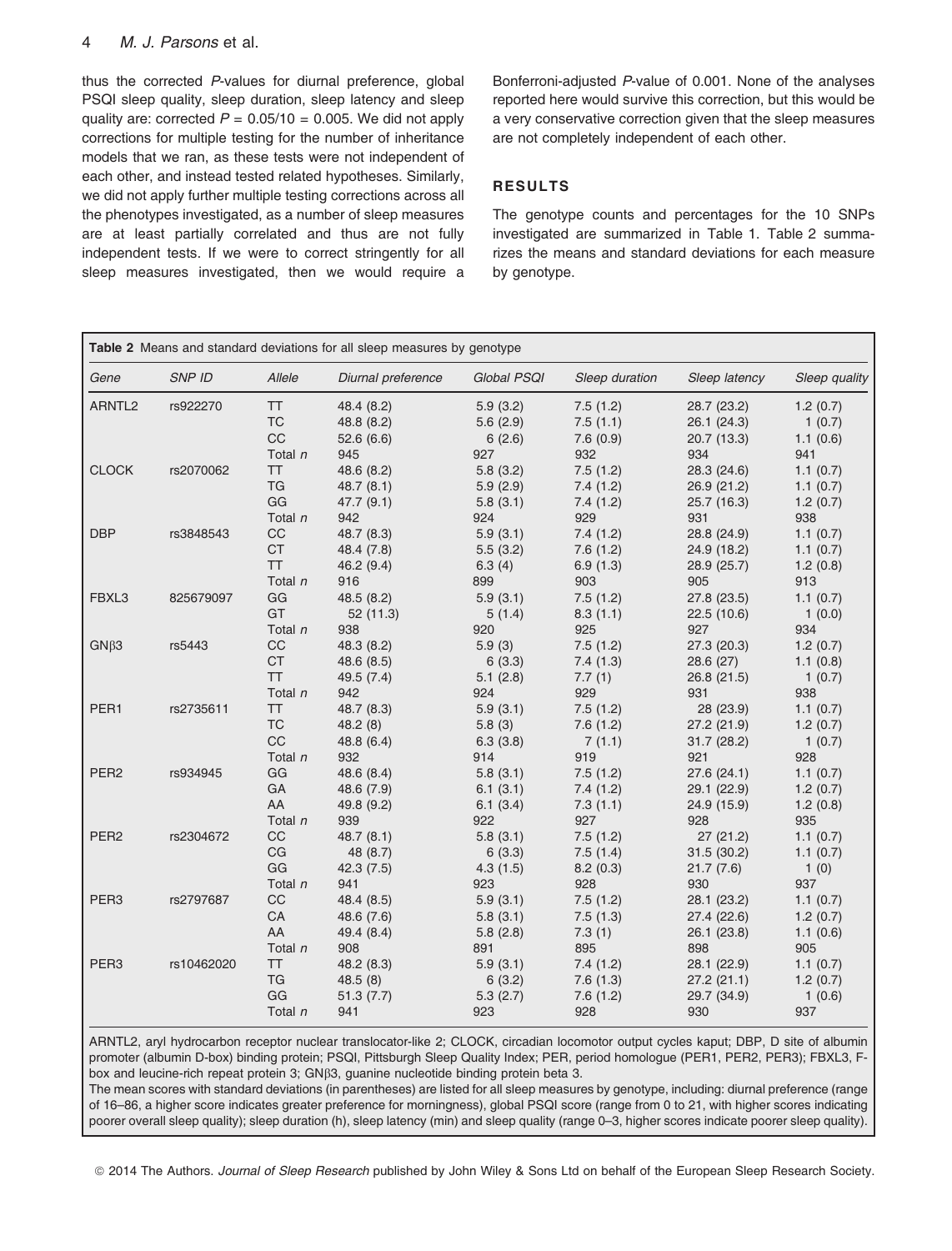#### Diurnal preference

There was a significant association between the PER3 SNP rs10462020 genotype and the mean diurnal preference score using a recessive model of inheritance  $(P = 0.003)$  (see Table 3 for a summary of the linear regression scores). These results indicate that the GG individuals ( $n = 63$ ) had a higher diurnal preference score, and thus an increased morning preference (mean = 51.3,  $SD = 7.7$ ), than the TT and TG individuals (mean = 48.3,  $SD = 8.2$ ) (see Fig. 1a). There was also a nominally significant association between this SNP and mean diurnal preference using an additive model,  $P = 0.02$ ). As this SNP was not in HWE in the total sample, but was in HWE in the male subsample, we repeated the regression analyses in the male subsample. We found that there was still a significant association between rs10462020 genotype and the mean diurnal preference in the male subsample using a recessive model of inheritance ( $\beta$  = 5.2, P = 0.003).

There was also a nominally significant association between the ARNTL2 SNP rs922270 and mean diurnal preference score using a recessive model  $(P = 0.02)$  (see Fig. 1b). These results indicate that the CC individuals  $(n = 17)$  had a higher diurnal preference, and thus an increased morning preference (mean =  $52.6$ , SD =  $6.6$ ), than the TT and TC individuals (mean  $=$  48.5, SD  $=$  8.2).

In the combined analysis (including all 10 SNPs investigated), the *PER3* SNP remained significant  $(6 = 3.3, P = 0.003, P)$ recessive model), although the ARNTL2 SNP did not  $(\beta = 2.8, P = 0.013,$  recessive model). We also found two novel associations not seen in the individual analysis: the rare  $FBXL3$  SNP 825679097 ( $\beta = 11.7, P < 0.0001$ , additive model) and the GN $\beta$ 3 SNP rs5443 ( $\beta$  = 0.9, P = 0.04, additive model).

# Global PSQI score

There was a significant association between the  $GN\beta 3$  SNP rs5443 and the global PSQI score using a recessive model

| Table 3 Standardized regression coefficients $\beta$ (SE) from linear regression analyses for main effects of genotype on all sleep measures |            |           |                   |                 |                  |                             |                   |
|----------------------------------------------------------------------------------------------------------------------------------------------|------------|-----------|-------------------|-----------------|------------------|-----------------------------|-------------------|
| Gene                                                                                                                                         | <b>SNP</b> |           | Diurnal reference | Global PSQI     | Sleep duration   | Sleep latency               | Sleep quality     |
| ARNTL <sub>2</sub>                                                                                                                           | rs922270   | Additive  | 0.76(0.53)        | $-0.23(0.2)$    | 0.02(0.08)       | $-2.96$ (1.47) <sup>*</sup> | $-0.1(0.05)^{*}$  |
|                                                                                                                                              |            | Recessive | $3.72$ (1.55)*    | 0.07(0.56)      | 0.06(0.21)       | $-7.19(3.11)^{*}$           | $-0.02(0.14)$     |
|                                                                                                                                              |            | Dominant  | 0.59(0.59)        | $-0.28(0.23)$   | 0.02(0.09)       | $-2.97(1.76)$               | $-0.12(0.05)^{*}$ |
| <b>CLOCK</b>                                                                                                                                 | rs2070062  | Additive  | $-0.27(0.44)$     | 0.02(0.17)      | $-0.08(0.06)$    | $-1.37(1.09)$               | 0.03(0.04)        |
|                                                                                                                                              |            | Recessive | $-0.74(1.11)$     | 0.05(0.4)       | $-0.1(0.16)$     | $-2.42(2.16)$               | 0.06(0.09)        |
|                                                                                                                                              |            | Dominant  | $-0.23(0.53)$     | 0.02(0.21)      | $-0.1$ (0.08)    | $-1.55(1.49)$               | 0.04(0.05)        |
| <b>DBP</b>                                                                                                                                   | rs3848543  | Additive  | $-0.54(0.56)$     | $-0.31(0.23)$   | 0.03(0.09)       | $-2.99(1.51)^{*}$           | $-0.06(0.05)$     |
|                                                                                                                                              |            | Recessive | $-2.58(2.33)$     | 0.44(0.94)      | $-0.63(0.33)$    | 1.02(6.65)                  | 0.09(0.2)         |
|                                                                                                                                              |            | Dominant  | $-0.45(0.6)$      | $-0.41(0.25)$   | 0.09(0.09)       | $-3.65$ (1.59)*             | $-0.08(0.06)$     |
| FBXL3                                                                                                                                        | 825679097  | Additive  | 2.33(5.88)        | $-1.1(0.82)$    | 0.81(0.44)       | $-4.76(5.03)$               | $-0.15(0.04)$ **  |
|                                                                                                                                              |            | Dominant  | 2.33(5.88)        | $-1.1(0.82)$    | 0.81(0.44)       | $-4.76(5.03)$               | $-0.15(0.04)$ **  |
| $GN\beta3$                                                                                                                                   | rs5443     | Additive  | 0.53(0.4)         | $-0.23(0.15)$   | 0.04(0.06)       | 0.35(1.11)                  | $-0.07(0.03)$ *   |
|                                                                                                                                              |            | Recessive | 0.95(0.81)        | $-0.9(0.32)$ ** | $0.24(0.11)^{*}$ | $-1.03(2.34)$               | $-0.2$ (0.08)*    |
|                                                                                                                                              |            | Dominant  | 0.59(0.56)        | $-0.09(0.21)$   | 0(0.08)          | 0.96(1.6)                   | $-0.06(0.05)$     |
| PER <sub>1</sub>                                                                                                                             | rs2735611  | Additive  | $-0.28(0.49)$     | 0(0.22)         | 0.01(0.08)       | $-0.08(1.58)$               | 0.02(0.05)        |
|                                                                                                                                              |            | Recessive | $-0.13(1.38)$     | 0.38(0.88)      | $-0.49(0.27)$    | 3.96(6.2)                   | $-0.14(0.17)$     |
|                                                                                                                                              |            | Dominant  | $-0.34(0.58)$     | $-0.04(0.23)$   | 0.06(0.09)       | $-0.51(1.69)$               | 0.03(0.05)        |
| PER <sub>2</sub>                                                                                                                             | rs934945   | Additive  | 0.29(0.47)        | 0.28(0.19)      | $-0.13(0.07)$    | 0.24(1.24)                  | 0.04(0.04)        |
|                                                                                                                                              |            | Recessive | 1.43(1.34)        | 0.31(0.57)      | $-0.21(0.17)$    | $-3.32(2.64)$               | 0.09(0.13)        |
|                                                                                                                                              |            | Dominant  | 0.15(0.56)        | 0.34(0.22)      | $-0.14(0.08)$    | 0.96(1.61)                  | 0.05(0.05)        |
| PER <sub>2</sub>                                                                                                                             | rs2304672  | Additive  | $-1.16(0.75)$     | 0.04(0.28)      | 0.01(0.11)       | 3.93(2.44)                  | $-0.04(0.06)$     |
|                                                                                                                                              |            | Recessive | $-5.66(3.68)$     | $-1.47(0.79)$   | $0.78(0.15)$ **  | $-6.04(4)$                  | $-0.12(0.03)$ **  |
|                                                                                                                                              |            | Dominant  | $-1.1$ (0.78)     | 0.08(0.3)       | $-0.01(0.12)$    | 4.34(2.58)                  | $-0.04(0.06)$     |
| PER <sub>3</sub>                                                                                                                             | rs2797687  | Additive  | 0.32(0.48)        | $-0.06(0.18)$   | $-0.01(0.07)$    | $-0.85(1.37)$               | 0.01(0.04)        |
|                                                                                                                                              |            | Recessive | 0.81(1.38)        | $-0.09(0.49)$   | $-0.25(0.17)$    | $-1.95(4.23)$               | $-0.04(0.11)$     |
|                                                                                                                                              |            | Dominant  | 0.32(0.56)        | $-0.06(0.22)$   | 0.02(0.09)       | $-0.87(1.59)$               | 0.02(0.05)        |
| PER <sub>3</sub>                                                                                                                             | rs10462020 | Additive  | $1.02(0.43)$ *    | $-0.09(0.16)$   | 0.11(0.06)       | 0.02(1.52)                  | $-0.01(0.04)$     |
|                                                                                                                                              |            | Recessive | $2.99(1.01)$ **   | $-0.6(0.35)$    | 0.14(0.15)       | 1.85(4.41)                  | $-0.11(0.08)$     |
|                                                                                                                                              |            | Dominant  | 0.87(0.55)        | 0.01(0.21)      | 0.14(0.08)       | $-0.47(1.63)$               | 0.02(0.05)        |

ARNTL2, aryl hydrocarbon receptor nuclear translocator-like 2; CLOCK, circadian locomotor output cycles kaput; DBP, D site of albumin promoter (albumin D-box) binding protein; PSQI, Pittsburgh Sleep Quality Index; PER, period homologue (PER1, PER2, PER3); FBXL3, F-box and leucine-rich repeat protein 3; GN $\beta$ 3, guanine nucleotide binding protein beta 3; SE, standard error.

The table presents the standardized regression coefficients for linear regression analyses using additive, recessive and dominant models of inheritance for the various sleep measures. Significant results are highlighted in bold type.

\*Nominally significant results  $(P < 0.05)$ .

\*Significant result following multiple testing correction  $(P < 0.005)$ .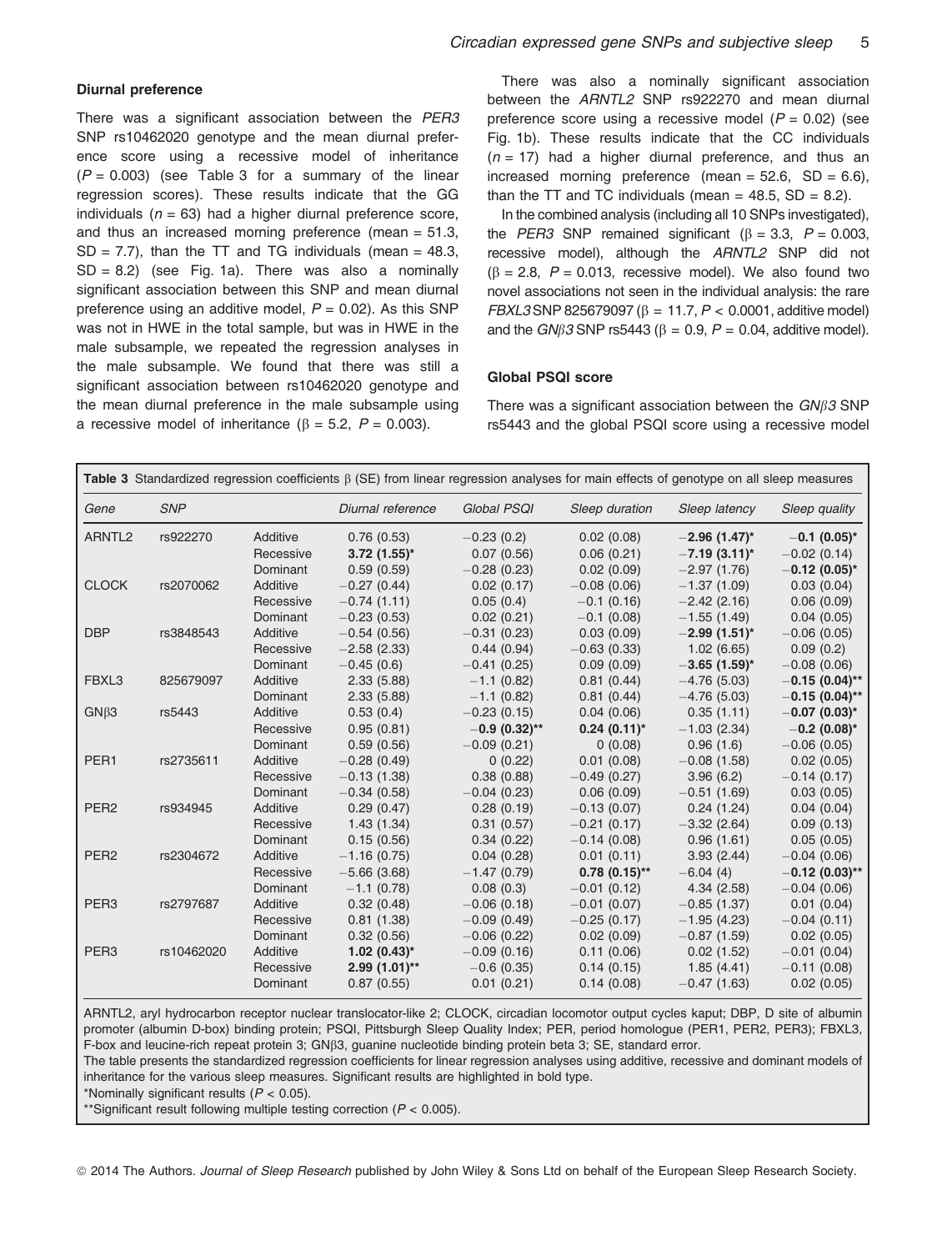

Figure 1. Period homologue 3 (PER3) and aryl hydrocarbon receptor nuclear translocator-like 2 (ARNTL2) single nucleotide polymorphisms (SNPs) are associated with diurnal preference.

 $(P = 0.005)$  (see Fig. 2a). These results indicate that the TT individuals ( $n = 88$ ) had a lower global PSQI score, and thus less overall sleep disturbance (mean  $= 5.10$ , SD  $= 2.8$ ), than the CC and CT individuals (mean  $=$  5.97, SD  $=$  3.1). In the combined analysis (including all 10 SNPs investigated), this SNP was still nominally significant in a recessive model  $(\beta = -0.7, P = 0.04).$ 

#### Sleep duration

There was a significant association between the PER2 SNP rs2304672 and sleep duration using a recessive model  $(P < 0.001)$ . These results indicate that the rare GG individuals  $(n = 3)$  had a longer sleep duration (mean = 8.2 h,  $SD = 0.3$ ) than the CC and CG individuals (mean = 7.5 h,  $SD = 1.2$ ).

There was also a nominally significant association between the  $GN\beta 3$  SNP rs5443 and sleep duration using a recessive model  $(P = 0.03)$  (see Fig. 2b). These results indicate that the TT individuals ( $n = 88$ ) had a longer sleep duration (mean =  $7.7$  h,  $SD = 1.0$ ) than the CC and CT individuals (mean =  $7.4$  h, SD = 1.2).

In the combined analysis (including all 10 SNPs investigated), the associations with both the PER2 SNP rs2304672  $(\beta = 0.6, P < 0.001,$  recessive) and the GN $\beta$ 3 SNP rs5443  $(\beta = 0.29, P = 0.03,$  recessive) remained mainly unchanged. We additionally found a novel association with the rare FBXL3 SNP 825679097 ( $\beta$  = 1.3,  $P < 0.0001$ , additive model).

#### Sleep latency

There was a nominally significant association between the ARNTL2 SNP rs922270 and sleep latency in both an additive



Figure 2. Guanine nucleotide binding protein beta 3  $(GN\beta3)$  is associated with variations in global sleep quality and sleep duration in recessive models.



Figure 3. Aryl hydrocarbon receptor nuclear translocator-like 2 (ARNTL2) and D site of albumin promoter (albumin D-box) binding protein (DBP) are associated with variations in sleep latency.

model ( $P = 0.045$ ) and a recessive model ( $P = 0.02$ ) (see Fig. 3a). These results indicate that the CC individuals  $(n = 17)$  had a lower sleep latency, thus taking a shorter period of time to fall asleep (mean =  $20.7$  min,  $SD = 13.3$ ) than the TC (mean =  $26.1$  min, SD =  $24.3$ ) and TT individuals (mean =  $28.7$  min,  $SD = 23.2$ ).

There was also a nominally significant association between the DBP SNP rs3848543 and sleep latency in both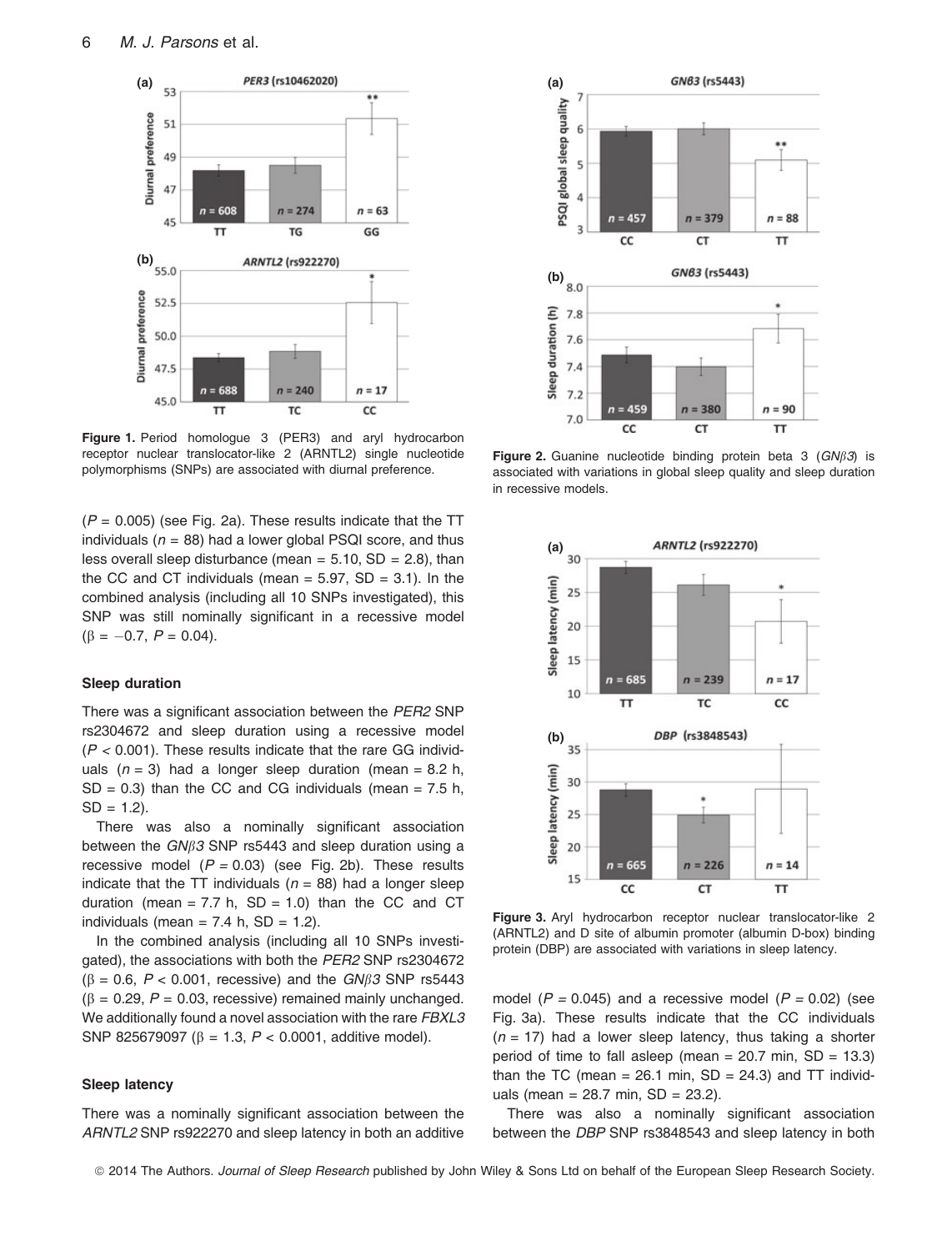an additive model  $(P = 0.047)$  and a dominant model  $(P = 0.02)$  (see Fig. 3b). These results indicate that the CT individuals ( $n = 231$ ) had a lower sleep latency, thus taking a shorter period of time to fall asleep (mean = 24.9 min,  $SD = 18.2$ ) than the CC (mean = 28.8 min,  $SD = 24.9$ ) and TT individuals (mean =  $28.9$  min, SD =  $25.7$ ). In the combined analysis (including all 10 SNPs investigated), we found only a nominal trend towards significance for the DBP SNP  $(6 = -2.7, P = 0.09,$  additive model).

#### Sleep quality

There was a significant association between the FBXL3 SNP 825679097 and sleep quality using an additive model  $(P < 0.001)$ . These results indicate that the rare GT individuals ( $n = 2$ ) had a lower sleep quality score, thus better sleep quality (mean  $= 1.0$ ,  $SD = 0.0$ ), than the GG individuals  $(mean = 1.1, SD = 0.7).$ 

There was also a significant association between the PER2 SNP rs2304672 and sleep quality using a recessive model ( $P < 0.001$ ). These results indicate that the rare GG individuals ( $n = 3$ ) had a lower sleep quality score, thus better sleep quality (mean =  $1.0$ , SD = 0.0), than the CC and CG individuals (mean =  $1.1$ , SD = 0.7).

There were nominally significant associations between the ARNTL2 SNP rs922270 and sleep quality in both additive  $(P = 0.03)$  and dominant models  $(P = 0.02)$  and the  $GN\beta3$ SNP rs5443 and sleep quality in both additive ( $P = 0.03$ ) and recessive models  $(P = 0.01)$  (see Fig. 4a,b). The ARNTL2 CC individuals ( $n = 17$ ) and the GN $\beta$ 3 TT individuals ( $n = 89$ ) had lower sleep quality scores, and thus better sleep quality



Figure 4. Aryl hydrocarbon receptor nuclear translocator-like 2 (ARNTL2) and guanine nucleotide binding protein beta 3  $(GN\beta3)$ are associated with variations in sleep quality.

 $(mean = 1.1, SD = 0.6 and mean = 1.0, SD = 0.7)$ , respectively, than the other genotypes (see Table 2 for details).

In the combined analysis (including all 10 SNPs investigated), only the rare FBXL3 SNP 825679097 was nominally significant ( $\beta = -0.14$ ,  $P = 0.04$ , additive model).

# **DISCUSSION**

#### Diurnal preference

We found a significant association of a PER3 SNP rs10462020 with diurnal preference. This finding is in line with a wide range of studies showing that genetic variation in the PER3 gene is associated with diurnal preference (Archer et al., 2003; Ebisawa et al., 2001), including a study that also found the G allele to be associated with increased morning preference (Johansson et al., 2003). This SNP is also part of a haplotype associated with delayed sleep phase syndrome (Ebisawa et al., 2001). Taken together, these studies suggest that this gene may play a role in regulating diurnal preference.

The PER3 SNP was found to be significantly out of HWE in the total sample, but not in the male subsample. As the association between this SNP and diurnal preference was significant in both the total sample and the male subsample, this suggests that this association is unlikely to be due to genotyping error. Failure to reach HWE could be due to a number of other factors, including non-random mating, which occurs with morningness–eveningness (Randler and Kretz, 2011).

The mechanism by which the PER3 gene modulates diurnal preference is uncertain, as diurnal preference can be affected by both circadian rhythms and sleep homeostasis. Period genes act as negative regulators of the molecular clock, with Per1 and Per2 playing more central roles than Per3. Per1 and Per2 knockout mice have a shorter circadian period, while the Per3 knockout mice have only subtle (Bae et al., 2001) or no differences in circadian period (Van der Veen and Archer, 2010). Additionally, while Per1/Per2 double knockout mice are arrhythmic in constant darkness, Per1/ Per3 or Per2/Per3 double knockout mice are not (Bae et al., 2001). More recently, the PER3 gene has also been shown to play a role in sleep homeostasis in humans (Viola et al., 2007) and its orthologue plays the same role in mice (Hasan et al., 2011). It is not known whether this missense SNP is functional, but as this residue is conserved across most period homologues and is proximal to predicted Csnk1e target sites, it may directly underlie this association (Ebisawa et al., 2001).

We also found a nominally significant association between an ARNTL2 SNP rs922270 and diurnal preference. This is the first time a SNP in the ARNTL2 gene has been associated with diurnal preference. The C allele for this SNP had previously been associated with better afternoon/ evening mood in a bipolar sample (Shi et al., 2008). As better afternoon and evening moods are associated with morning and evening preferences, respectively (Kerkhof, 1998), it is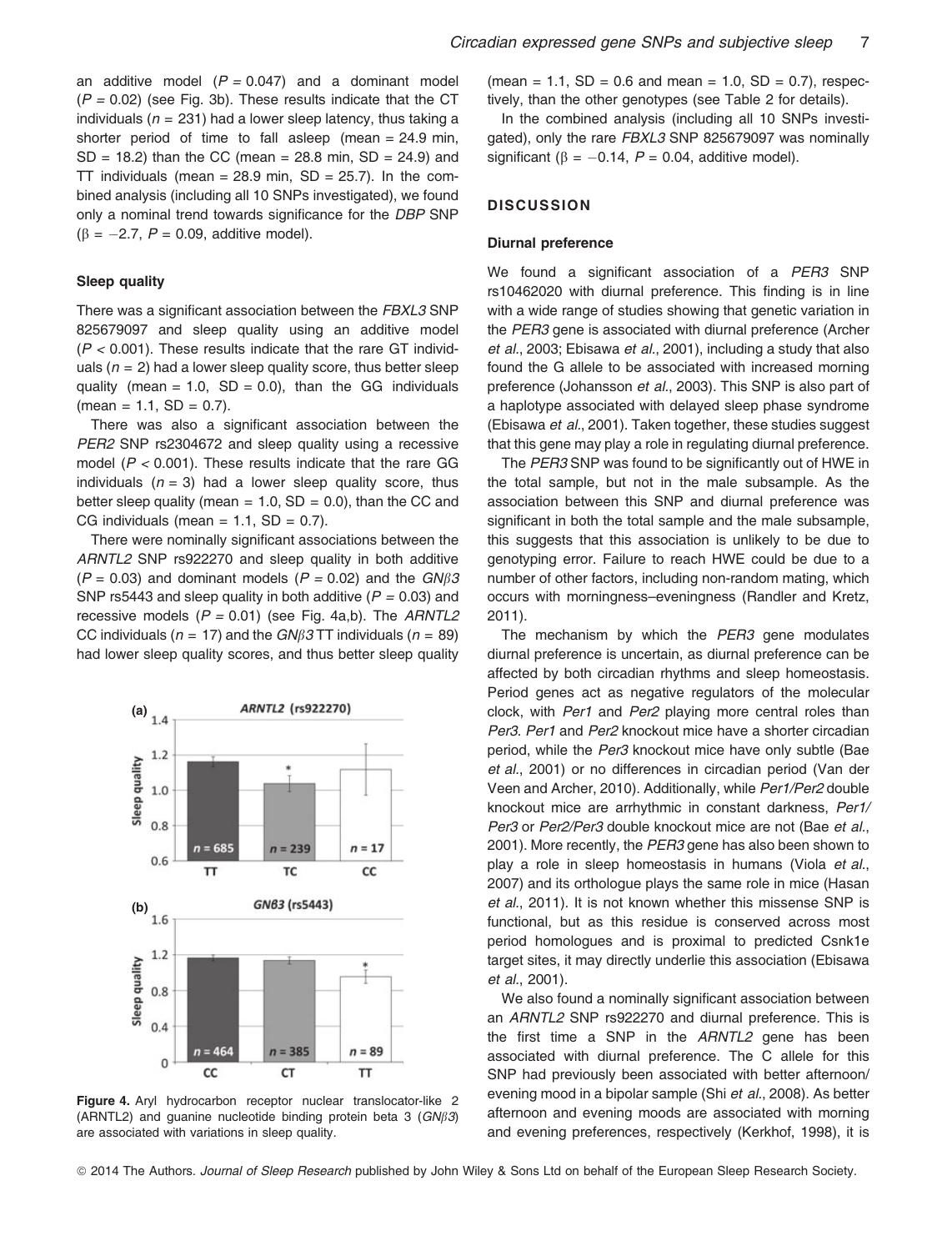difficult to relate these findings to our own. ARNTL2 was thought to be unnecessary for the core circadian clock, as its paralogue Arntl is the only circadian gene that when knocked out on its own causes arrhythmic locomotor activity in mice (Bunger et al., 2000). Recently, it has been found that Arntl knockout mice have decreased Arntl2 mRNA expression and that the arrhythmic locomotor activity can be rescued by Arntl2 if it is driven by a constitutively activated promoter (Shi et al., 2010). The ARNTL2 protein may play an important role in the molecular clock, and thus genetic variation in ARNTL2 could directly impact diurnal preference by affecting the core molecular clock. As this SNP is intronic, and not known to affect splicing, it is possible that it is in linkage disequilibrium with another functional SNP that, in turn, may underlie this association.

The associations with PER3 and ARNTL2 were still significant in the combined analysis including all 10 SNPs, suggesting that they are at least partially independent. This analysis also found associations of SNPs in FBXL3 and  $GN\beta3$ , with diurnal preference not revealed in the individual analyses. For the  $GN\beta3$  association the T allele was associated with increased morningness, which matches a previous study (Johansson et al., 2004), while this is the first association of a FBXL3 SNP with diurnal preference in humans, although Fbxl3 mutant mice are known to have an altered circadian period (Godinho et al., 2007).

#### Global PSQI score

We found a novel significant association between the functional  $GN\beta 3$  SNP rs5443 and the global PSQI sleep quality score. This SNP is part of a haplotype that was associated previously with diurnal preference (Lee et al., 2007). Additionally, two other SNPs in this gene have been associated with increased wakefulness after sleep onset in an elderly population (Evans et al., 2013). Although this SNP does not cause an amino acid change, it has been shown to lead to alternative splicing, leading in turn to the shorter Gnb3-s isoform which causes increased signal transduction (Siffert et al., 1998). This gene codes for the beta-subunit of the membrane-associated heterotrimeric guanine nucleotide binding proteins (G-proteins). G-proteins are integral to a number of secondary messenger pathways, including those for serotonin and noradrenaline receptors (Millan et al., 2008), both of which are involved in sleep mechanisms (Murillo-Rodriguez et al., 2012). It is thus possible that this SNP directly underlies these associations by altering the signalling pathways of one of these key neurotransporter systems.

# Sleep duration

Both the  $PER2$  SNP rs2304672 and the  $GN\beta$ 3 SNP rs5443 were associated with sleep duration. Genetic variation in PER2 has been associated previously with advanced sleep phase syndrome (ASPS) (Toh et al., 2001); additionally, Per2 knockout mice have initially diminished delta activity in response to sleep deprivation (Kopp et al., 2002). Of the two large genome-wide association studies (GWAS) conducted for sleep measures, one found a nominally significant association of genetic variation in PER2 with sleep duration (Allebrandt et al., 2013), while the other found that genetic variation in PER3 was nominally associated with sleep duration and sleep latency (Byrne et al., 2013). Part of the discrepancy between these studies and our findings may be due to the fact that different questionnaires were used to measure subjective sleep characteristics. The PER2 association is due to a rare genotype and thus may be due to chance, although it is worth noting that rare SNPs are thought to explain a portion of the heritability that is missing from GWAS studies (Dickson et al., 2010; Manolio et al., 2009).

Both these associations remained mainly unchanged in a combined analysis of these two SNPs, suggesting that two associations are independent of each other. This analysis also found an association between the FBXL3 SNP with sleep duration not revealed in the individual analyses, which is the first reported association of FBXL3 with sleep duration.

#### Sleep latency

We found nominally significant associations of both ARNTL2 and DBP with sleep latency. The effects of ARNTL2 may be related to its potential role in regulating sleep timing discussed above. The DBP SNP was associated previously with worse evening mood (Shi et al., 2008). Interestingly, there is a wealth of evidence that Dbp gene expression decreases following sleep deprivation in both mice and rats (Curie et al., 2013; Franken et al., 2007; Wisor et al., 2002). These findings suggest that DBP may directly play a role in sleep homeostasis.

In the combined analysis, the DBP association remained, while the ARNTL2 association disappeared. This suggests that the ARNTL2 association is not independent of the DBP association.

# Sleep quality

Four SNPs were associated with sleep quality, two of which were very rare: FBLX3 ( $n = 2$ ) and PER2 ( $n = 3$ ). This is the first study suggesting that FBXL3 may play a role in the regulation of sleep. Animal models with mutations in Fbxl3 have a longer circadian period (Godinho et al., 2007), but no study has investigated this gene's role in sleep homeostasis. In the combined analysis only the FBLX3 association was significant.

#### Candidate gene association studies

Genome-wide association studies approaches demonstrate that there are likely to be a large number of genes that affect sleep measures, most of which have small effects. Candidate gene approaches can be useful in determining genetic variants with small effects as they do not require the same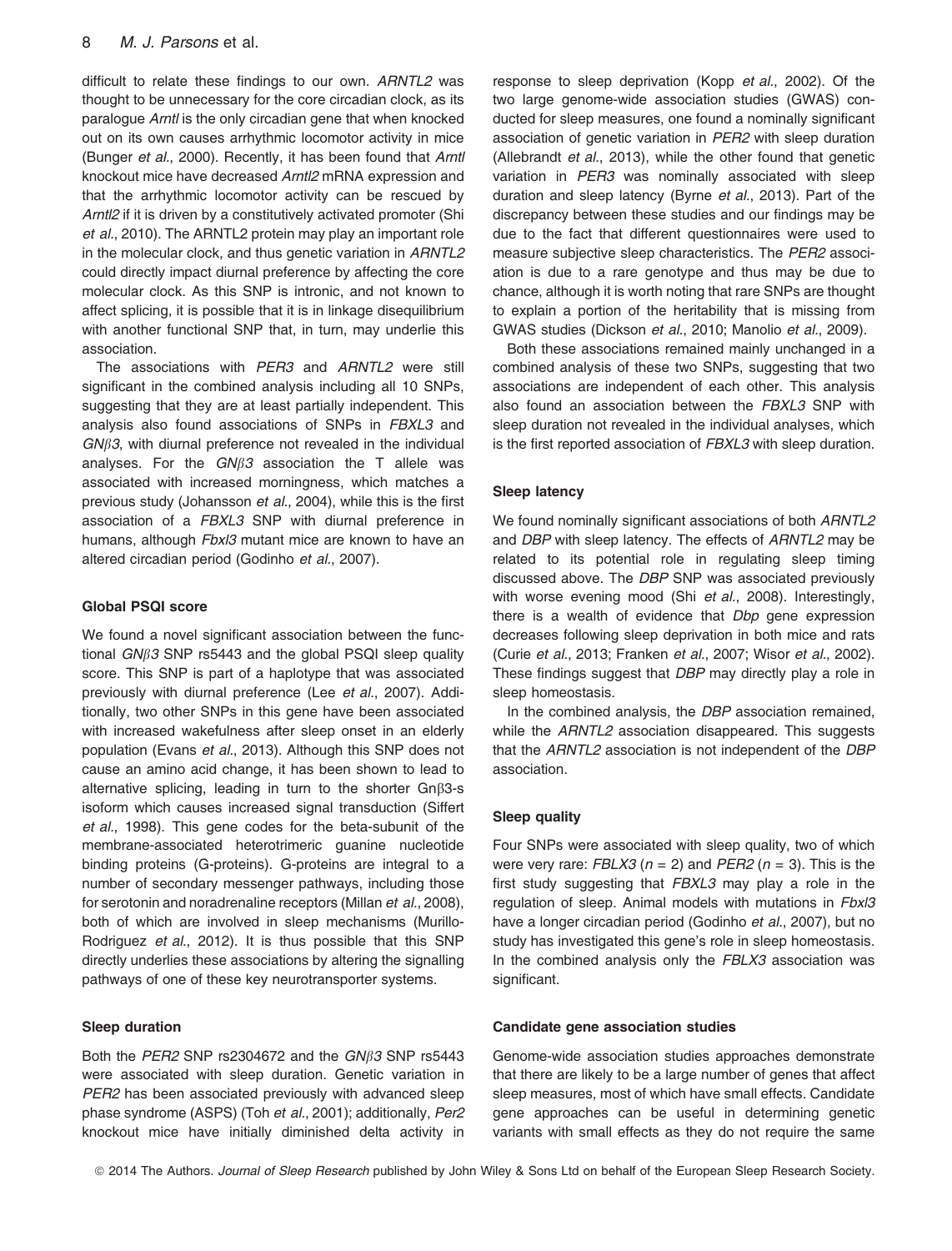In summary, we found that genetic variation in genes with circadian expression is associated with both diurnal preference (PER3 and ARNTL2) and specific subjective sleep measures  $(GN\beta3)$ . These findings are in line with previous studies that found circadian gene involvement in sleep homeostasis (Franken, 2013; Franken and Dijk, 2009; Wisor et al., 2002), and stress the importance of further studies aimed at dissecting the specific roles that individual circadian genes play in these two interrelated but distinct behaviours. Further studies combining new technologies, such as next-generation sequencing that allows for detection of all SNPs, and the use of more refined phenotypic measurements, such as employing actigraphy or polysomnography, will be critical in dissecting the specific roles of circadian genes in these behaviours.

# ACKNOWLEDGEMENTS

Wave 4 of the G1219 study was supported by grants from the Economic and Social Research Council (RES-000-22-2206) and the Institute of Social Psychiatry to Alice M. Gregory. Funding for DNA extraction was provided by the Goldsmiths Early Career Award to Alice M. Gregory. Funding for the genotyping was provided by a Medical Research Council Core Grant (Nolan). Waves 1–3 of the G1219 study were supported by grants from the Wellcome Trust Grant Foundation and a Medical Research Council Training Fellowship and Career Development Award to Thalia C. Eley.

# AUTHOR CONTRIBUTIONS

AMG, KJL, MJP, PMN & TCE designed the study. SNA found the rare FBXL3 SNP. KJL, MJP & NLB conducted the genotyping and analysis. All authors helped to prepare the manuscript.

# CONFLICT OF INTEREST

No conflicts of interest declared.

# **REFERENCES**

- Allebrandt, K. V., Amin, N., Müller-Myhsok, B. et al. A K(ATP) channel gene effect on sleep duration: from genome-wide association studies to function in Drosophila. Mol. Psychiatry, 2013, 18: 122–132.
- Archer, S. N., Robilliard, D. L., Skene, D. J. et al. A length polymorphism in the circadian clock gene Per3 is linked to delayed

sleep phase syndrome and extreme diurnal preference. Sleep, 2003, 26: 413–415.

- Archer, S. N., Carpen, J. D., Gibson, M. et al. Polymorphism in the PER3 promoter associates with diurnal preference and delayed sleep phase disorder. Sleep, 2010, 33: 695–701.
- Bae, K., Jin, X., Maywood, E. S., Hastings, M. H., Reppert, S. M. and Weaver, D. R. Differential functions of mPer1, mPer2, and mPer3 in the SCN circadian clock. Neuron, 2001, 30: 525–536.
- Barclay, N. L., Eley, T. C., Buysse, D. J., Archer, S. N. and Gregory, A. M. Diurnal preference and sleep quality: same genes? A study of young adult twins. Chronobiol. Int., 2010a, 27: 278–296.
- Barclay, N. L., Eley, T. C., Buysse, D. J., Rijsdijk, F. V. and Gregory, A. M. Genetic and environmental influences on different components of the Pittsburgh Sleep Quality Index and their overlap. Sleep, 2010b, 33: 659–668.
- Barclay, N. L., Eley, T. C., Mill, J. et al. Sleep quality and diurnal preference in a sample of young adults: associations with 5HTTLPR, PER3 and CLOCK 3111. Am. J. Med. Genet. B Neuropsychiatr. Genet., 2011, 156: 681–690.
- Barrett, J. C., Fry, B., Maller, J. and Daly, M. J. Haploview: analysis and visualization of LD and haplotype maps. Bioinformatics, 2005, 21: 263–265.
- Borbely, A. A. A two-process model of sleep regulation. Hum. Neurobiol., 1982, 1: 195–204.
- Bunger, M. K., Wilsbacher, L. D., Moran, S. M. et al. Mop3 is an essential component of the master circadian pacemaker in mammals. Cell, 2000, 103: 1009–1017.
- Buysse, D. J., Reynolds, C. F., Monk, T. H., Berman, S. R. and Kupfer, D. J. The Pittsburgh Sleep Quality Index: a new instrument for psychiatric practice and research. Psychiatry Res., 1989, 28: 192–213.
- Byrne, E. M., Gehrman, P. R., Medland, S. E. et al. A genome-wide association study of sleep habits and insomnia. Am. J. Med. Genet. B Neuropsychiatr. Genet., 2013, 162: 439–451.
- Carpen, J. D., von Schantz, M., Smits, M., Skene, D. J. and Archer, S. N. A silent polymorphism in the PER1 gene associates with extreme diurnal preference in humans. J. Hum. Genet., 2006, 51: 1122–1125.
- Curie, T., Mongrain, V., Dorsaz, S., Mang, G. M., Emmenegger, Y. and Franken, P. Homeostatic and circadian contribution to EEG and molecular state variables of sleep regulation. Sleep, 2013, 51: 1122–1125.
- Dickson, S. P., Wang, K., Krantz, I., Hakonarson, H. and Goldstein, D. B. Rare variants create synthetic genome-wide associations. PLoS Biol., 2010, 26: e1000294.
- Ebisawa, T., Uchiyama, M., Kajimura, N. et al. Association of structural polymorphisms in the human period3 gene with delayed sleep phase syndrome. EMBO J., 2001, 2: 342–346.
- Eley, T. C., Liang, H. L., Plomin, R. et al. Parental familial vulnerability, family environment and their interactions as predictors of depressive symptoms in adolescents. J. Am. Acad. Child Adolesc. Psychiatry, 2004, 43: 298–306.
- Evans, D. S., Parimi, N., Nievergelt, C. M. et al. Common genetic variants in ARNTL and NPAS2 and at chromosome 12p13 are associated with objectively measured sleep traits in the elderly. Sleep, 2013, 36: 431–446.
- Franken, P. A role for clock genes in sleep homeostasis. Curr. Opin. Neurobiol., 2013, 23: 864–872.
- Franken, P. and Dijk, D. J. Circadian clock genes and sleep homeostasis. Eur. J. Neurosci., 2009, 29: 1820–1829.
- Franken, P., Thomason, R., Heller, H. C. and O'Hara, B. F. A noncircadian role for clock-genes in sleep homeostasis: a strain comparison. BMC Neurosci., 2007, 8: 87.
- Godinho, S. I., Maywood, E. S., Shaw, L. et al. The after-hours mutant reveals a role for Fbxl3 in determining mammalian circadian period. Science, 2007, 316: 897–900.